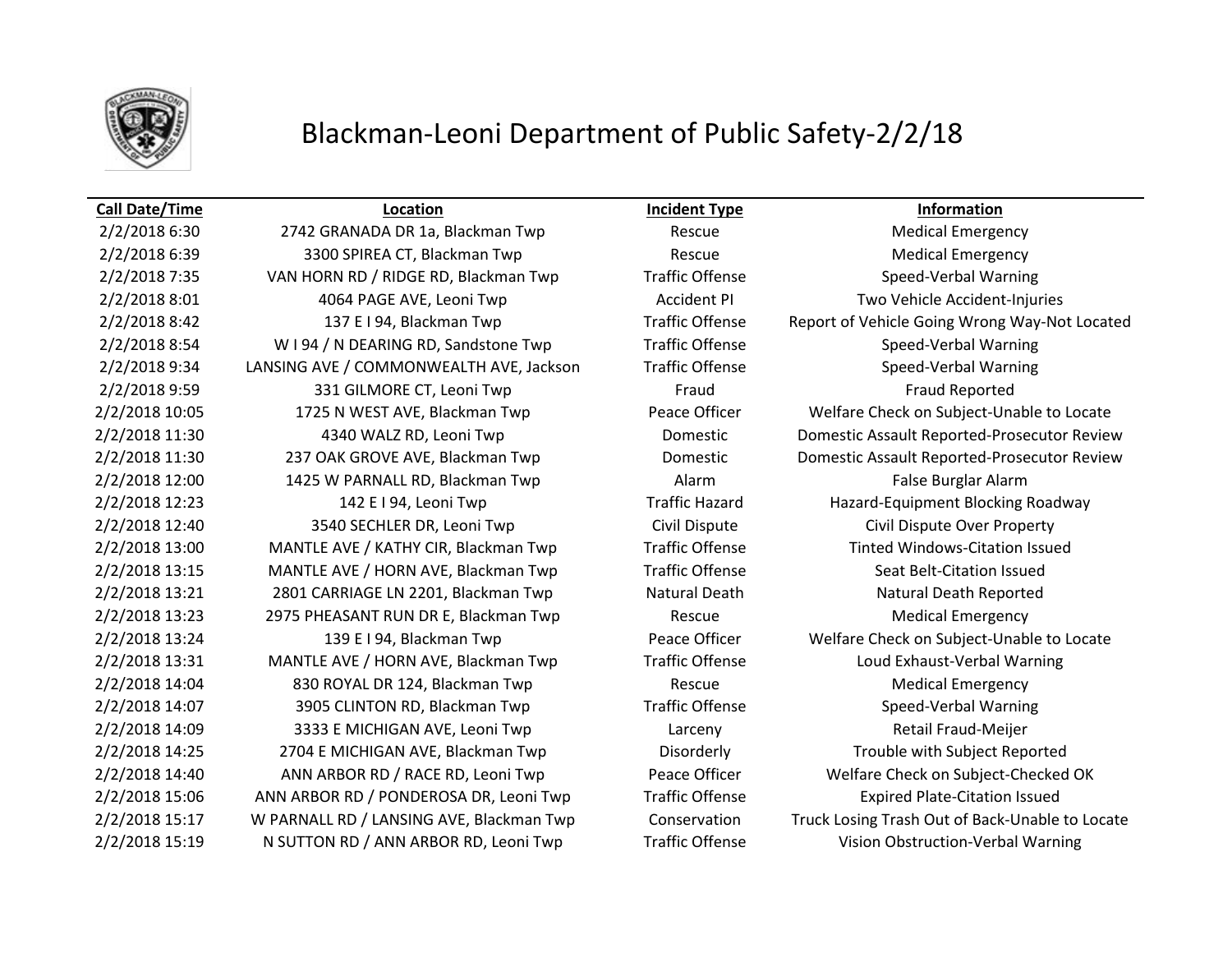

## Blackman-Leoni Department of Public Safety-2/2/18

### **Call Date/Time Location Incident Type Information**

2/2/2018 16:21 AIRPORT RD / LAURENCE AVE, Blackman Twp Traffic Offense Red Light-Verbal Warning 2/2/2018 16:22 5064 HUGGINS RD, Leoni Twp Fraud Fraud Fraud Fraud Reported-Identity Theft 2/2/2018 16:32 ANDREW AVE / MORRIS ST, Blackman Twp Traffic Offense Speed-Verbal Warning 2/2/2018 16:32 **555 S LAKESIDE DR, Leoni Twp** Rescue Rescue Rescue Medical Emergency 2/2/2018 16:53 4540 TUDOR LN, Blackman Twp Domestic Domestic Dispute-Verbal 2/2/2018 17:31 5992 FAIRLANE DR, Leoni Twp Rescue Rescue Medical Emergency 2/2/2018 17:34 3300 SPIREA CT, Blackman Twp Rescue Medical Emergency 2/2/2018 17:34 6208 RIVES JUNCTION RD, Blackman Twp Disorderly Trouble with Subject Reported 2/2/2018 18:02 **578 ANDREW AVE, Blackman Twp** Rescue Rescue Medical Emergency 2/2/2018 18:02 1602 TANBARK CIR, Blackman Twp Threats - Person/TX Threats Reported 2/2/2018 18:03 1850 W MICHIGAN AVE, Blackman Twp Rescue Rescue Medical Emergency 2/2/2018 18:53 3300 COUNTY FARM RD 109, Blackman Twp Rescue Medical Emergency 2/2/2018 18:56 W MICHIGAN AVE / W MAIN ST, Blackman Twp Traffic Offense Fail to Yield-Verbal Warning 2/2/2018 19:14 2777 AIRPORT RD, Blackman Twp Larceny Retail Fraud-Meijer 2/2/2018 19:26 PAGE AVE / LONG AVE, Leoni Twp Traffic Offense Stop Sign-Citation Issued 2/2/2018 20:19 625 BROWNING AVE, Blackman Twp Disorderly Disorderly Noise Complaint 2/2/2018 21:01 W MICHIGAN AVE / OAK GROVE AVE, Blackman Twp Traffic Offense Fail to Yield-Verbal Warning 2/2/2018 21:11 AIRPORT RD / WAYLAND DR, Blackman Twp Traffic Offense Fail to Signal Turn-Verbal Warning 2/2/2018 22:22 W MICHIGAN AVE / W MAIN ST, Blackman Twp Traffic Offense Fail to Signal Turn-Verbal Warning

2/2/2018 16:14 **8250 CUTLER RD, Leoni Twp** Rescue Rescue Medical Emergency 2/2/2018 17:40 5623 VIKING DR, Leoni Twp Fire Reported Gas Leak-Consumer's Energy Notified 2/2/2018 18:04 218 AMOS ST, Blackman Twp Abandoned Vehicle Abandoned Vehicle Reported-Vehicle Towed 2/2/2018 18:49 E GANSON ST / MANTLE AVE, Blackman Twp Traffic Offense Defective Equipment-Verbal Warning 2/2/2018 19:52 2928 E MICHIGAN AVE, Blackman Twp Suspicious Situation Suspicious Vehicle Reported-Unable to Locate 2/2/2018 20:29 PAGE AVE / LONG AVE, Leoni Twp Warrants Subject Arrested on Outstanding Warrant 2/2/2018 20:29 3600 LANSING AVE, Blackman Twp Suspicious Situation Suspicious Vehicle Reported-Unable to Locate 2/2/2018 21:38 COUNTY FARM RD / AIRPORT RD, Blackman Twp Traffic Offense Defective Equipment-Verbal Warning 2/2/2018 22:05 5TH ST / ORCHARD ST, Leoni Twp Traffic Offense Improper Lane Use-Verbal Warning